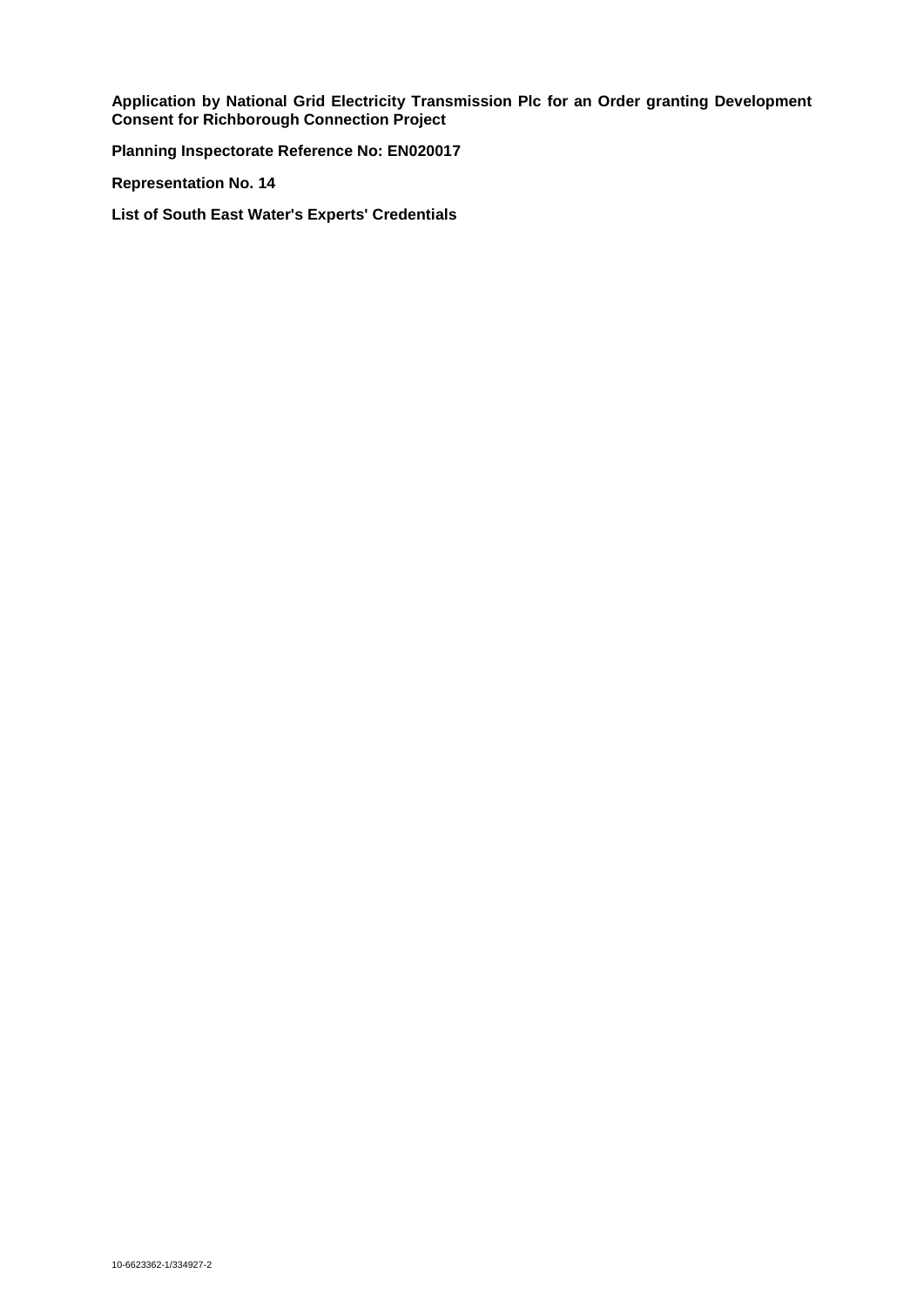#### **Education:**

2003-2004: Cambridge University, Advance Diploma in Sustainability; 1996-1999: MSc in Environmental Management, Imperial College London; 1990-1994: BSc (Hons) Applied Biology, John Moores University, Liverpool

### **Professional achievements:**

Chartered Environmentalist (CEnv) (2005); Chartered Ecologist (CEcol) (2014)

**Experience:** Environmental specialist with over 22 years' expertise in leading and managing teams within the water industry. One of the first in the country to become a chartered ecologist. Emma is the established, senior environmental specialist within South East Water. She defines and leads on its environmental policy, strategy and performance measures. She is also responsible for all SEW's SSSI land management and monitoring of ecological performance. More recently, leading a team of 17 environmentalists, Emma has been tasked with delivering the company's regulatory outputs of its £17 million National Environment Programme, including sustainable abstraction, discharges, biodiversity delivery, eel regulation compliance and catchment management studies (both surface and groundwater).

# Alaistair Smith **-** Project Director Energy Waste & Water at Jacobs Consultancy

## **Education:**

1992 to 1995: University of Manchester Institute of Science and Technology (UMIST); 1992 to 1995: BEng (hons) Civil Engineering with Environmental Management

### **Professional achievements**:

Engineering Council; Chartered Engineer (CEng) (2001); Member of Institution of Civil Engineers (MICE) (2001)

**Experience**: Alaistair is a Project Director with responsibility for the technical direction and leadership of engineering teams for consultancy design for the Water division at Jacobs based in the Croydon office. Alaistair has over 20 years experience in civil engineering with the last 15 years focused around the water industry where he has led design teams in multidisciplinary projects including major water and wastewater treatment plants and pumping stations including EIA statemented projects.

#### Helen Mullin

#### **Education:**

1989: Dip (Hons) Landscape Architecture: Thames Polytechnic ( University of Greenwich); 1987: BSc (Hons) Landscape Architecture: Thames Polytechnic ( University of Greenwich)

## **Professional achievements:**

Technical Director (Landscape Planning) Chartered Member of the Landscape Institute (CMLI)

**Experience:** Helen has over twenty-five years of experience as a landscape architect. Her specialist skills are in landscape planning including landscape and visual impact assessment, landscape character assessment, landscape strategies, policy and guidance, and EIA coordination. She has a particular interest in regional scale projects that provide the opportunity to promote a holistic understanding of landscape. Helen was the landscape lead for the A14 Cambridge to Huntingdon, co-ordinating the landscape and visual effects input and environmental design; and providing expert witness services at the DCO hearings. She has also provided landscape advice on number of projects in East Kent and was the author of the Landscape Assessment of Kent.